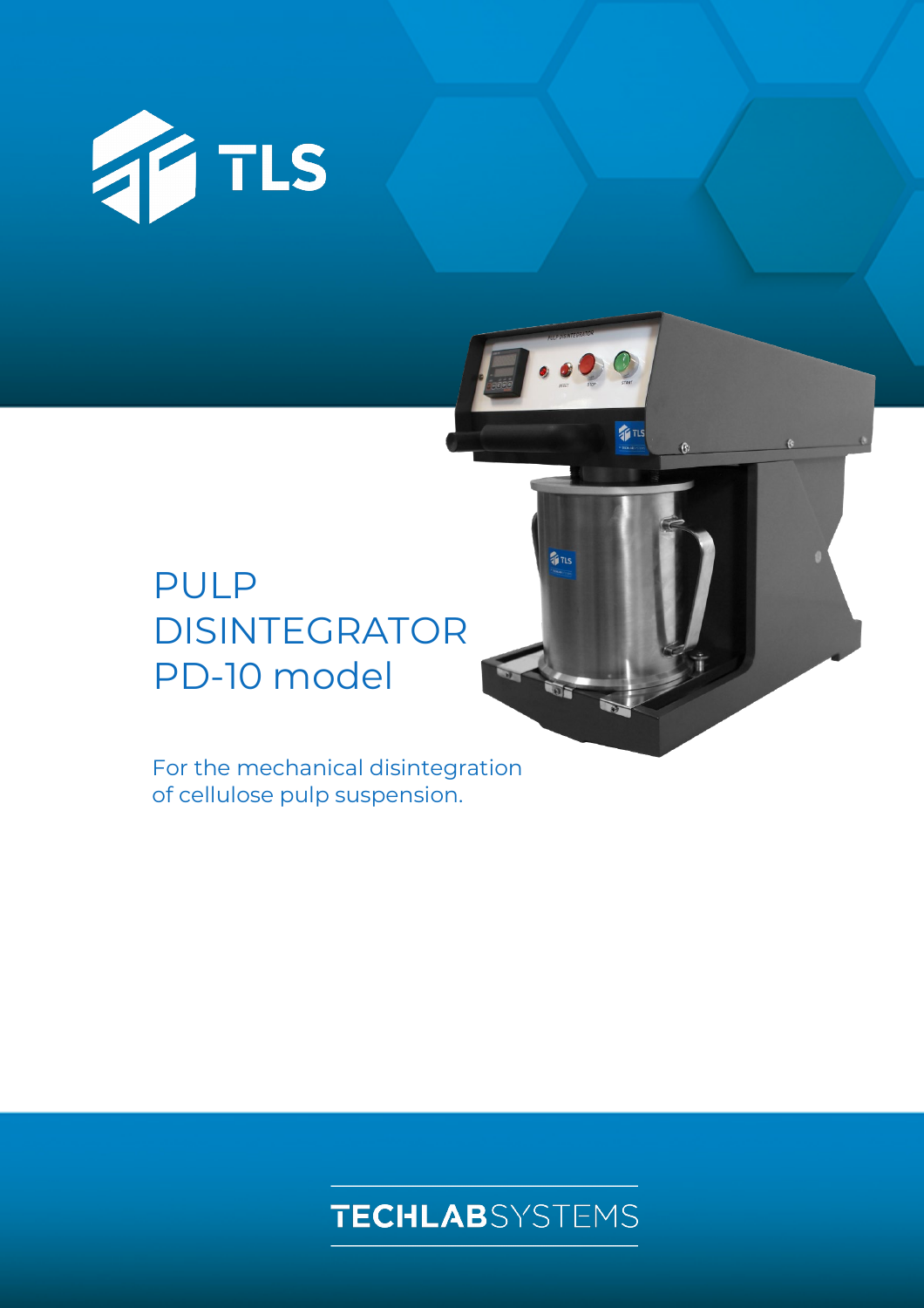

## **PULP DISINTEGRATOR PD-10 model**

#### **APPLICABLE STANDARDS**

UNE EN ISO 5263/1-2-3 - SCAN C 18/M2 - TAPPI T 205 - NF Q 50002 - PAPTAC C.6…

#### **DEFINITION**

A pulp sample is said to be disintegrated when it has been subjected to mechanical treatment in water so that interlaced fibers, which were free in the pulp stock, are gain separated from one another without appreciably changing their structural properties.

#### **APPARATUS**

A disintegrator consisting of:

- A cylindrical container provided with four vanes on the inside.
- A propeller mounted on a vertical shaft, driven by electric motor.
- A counter for recording the number of revolutions of the shaft.

The three blades of the propeller of disintegration are placed in the center of the vessel at a fixed distance and rotate at a specified speed; revolutions are reflected on a digital readout display

#### **TEST DESCRIPTION**

The pulp sample is introduced into the glass and add two quarts of water. Placed in the base of the Disintegrator firmly against the stops and closes the upper head.

You select the desired number of revolutions (in case they are different from the previous test) and begins the decay phase. When the digital counter reaches the preset speed the

Disintegrator will stop. Once the sample disintegrated pulp may be continued with the process of refining in PFI or Valley type equipment..., and finally being able to produce sheets of paper in a standard sheet forming manual or type "Rapid Köthen" once obtained paper sheets can perform various tests or measurements to assess the physical properties, surface, optical ...

This Disintegrator allows the mechanical treatment of pulp in water, so that the interlocking fibers that were free on the sheet of pulp are again separated from each other, without appreciable changes in their structural properties.

- **Compact and robust**
- **Protected electronic elements and located on the top of equipment**
- **Pre-selection of revolutions by digital display**
- **Security Mechanism with additional stop button**
- **Head tilting and easy to clean**
- **High performance motor**
- **Pot of stainless steel**
- **Digital display**
- **Easy to use and very ergonomic**

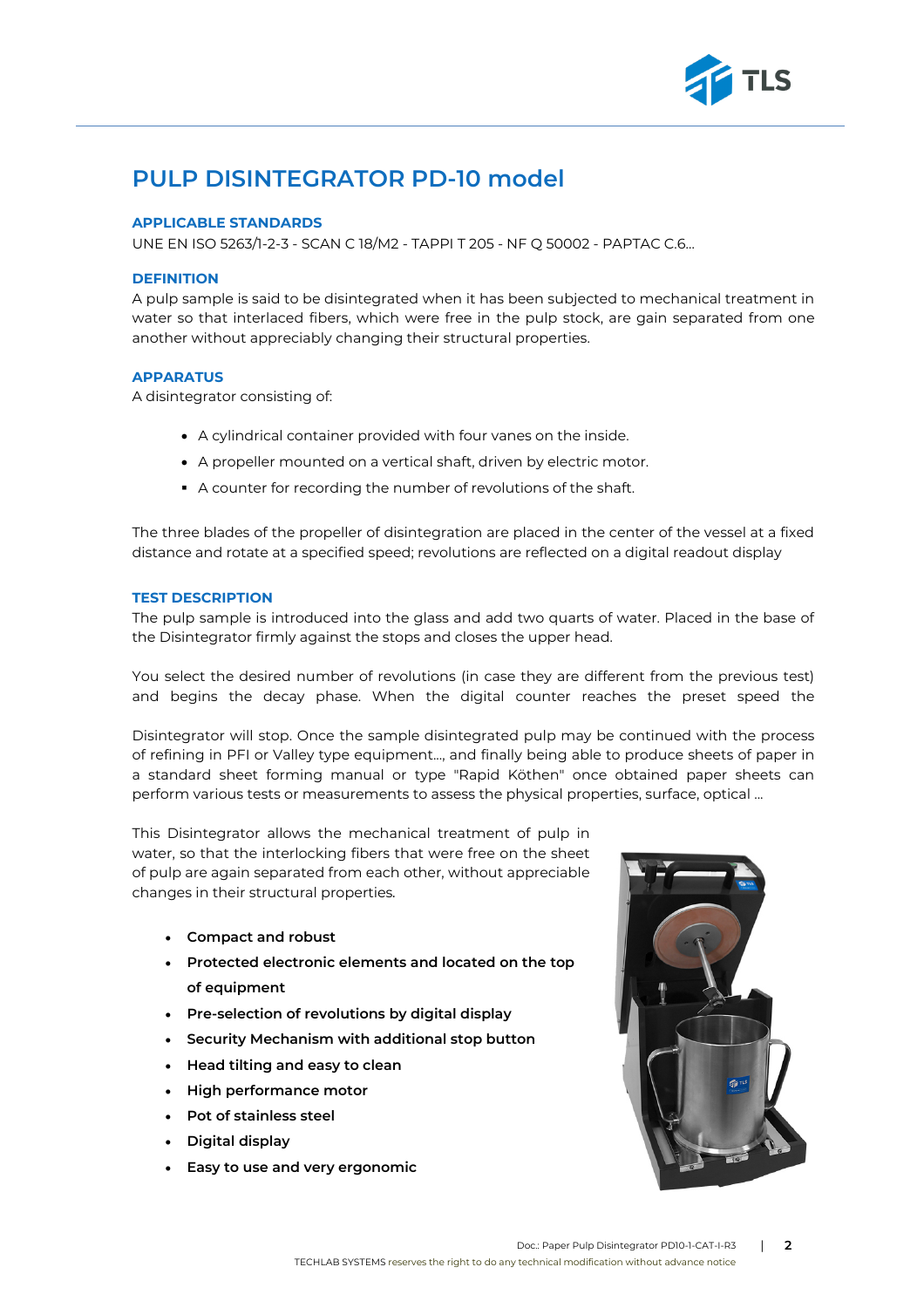

#### **OPTIONAL: HEATING DISINTEGRATION VESSEL FOR "MECHANICAL PULP"**

The SCAN test standard describes a preliminary step in the physical testing of certain mechanical pulps.

**Note**: for some mechanical pulps, such as refiner pulps produced at high temperature immediately after the refiner, significantly different test results may be obtained, depending on whether the sample is disintegrated in hot or in cold water. For such pulps, for examples, the freeness values are higher and the strength properties lower if the pulp is disintegrated in cold water. The hot disintegration method described in this standard recommended for use when such an effect of the disintegration temperature exists. Pulp samples taken in late stages of the manufacturing process, such as a screened pulp, or a grinder pulp, normally tested without previous hot- disintegration



#### **DEFINITION**

**Hot disintegration**: A pulp sample is said to be hot- disintegrated when it has been subjected to mechanical treatment in hot water  $(85^{\circ}$  C) as described in this standard.

#### **PRINCIPLE**

The pulp is disintegrated in a standard disintegrator at  $85^{\circ}$  C and at a concentration of about 20 g/l. the pulp suspension is then diluted with cold water to a concentration of less than 5 g/l.

#### **APPARATUS**

Disintegrator designed and checked as described in SCAN –M2.

**Note**: The dimensioning of the disintegrator is those specified in the second report of the pulp evaluation committee, (Paper makers association of Great Britain and Ireland, Shell Mex house, London 1936)

Set the temperature of the container of the disintegrator at  $85^{\circ}$  C  $\pm$  3° C